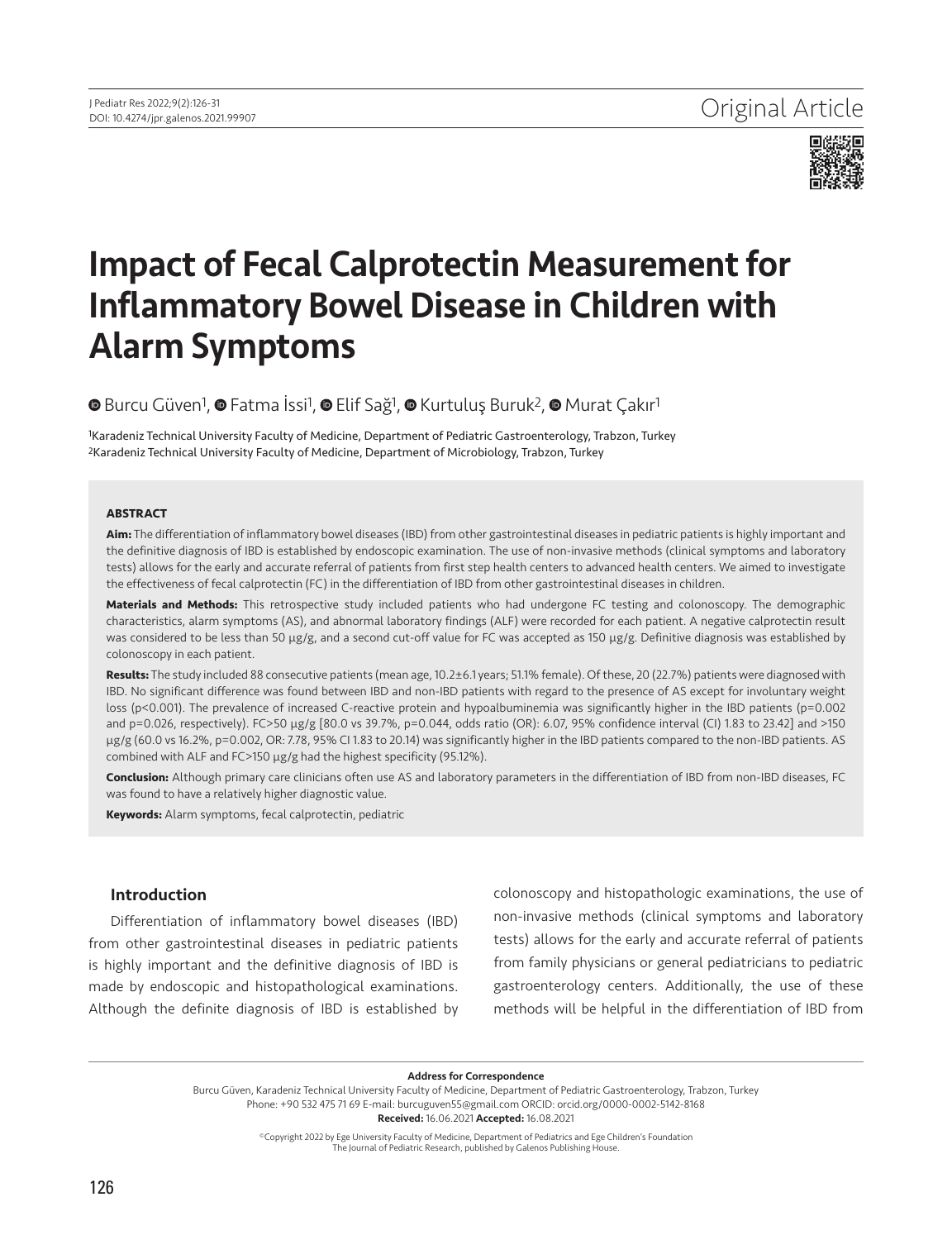other organic diseases such as polyps, solitary rectal ulcer, and allergic colitis (1).

Fecal calprotectin (FC), which is a neutrophil-derived protein released in the stool in response to mucosal inflammation, has recently emerged as a practical, simple, and non-invasive test in the diagnosis of IBD. FC plays an immunoregulatory role in the interaction with the zinc-dependent metalloproteinases responsible for the activation of proinflammatory cytokines. Moreover, its fecal excretion is highly correlated with the severity of intestinal inflammation (2). FC is resistant to colonic bacterial degradation and can be stored at -20 °C without decomposition and is stable for up to seven days at room temperature, which increases its use in clinical practice (3). Its sensitivity is remarkably high (usually 100% at <50 µg/g, ranging from 83% to 100% at 50 µg/g) since it has a broad range (0-3,000  $\mu$ g/g) and increases as a result of numerous factors including celiac disease, infectious gastroenteritis, and the use of proton pump inhibitors and non-steroidal anti-inflammatory drugs (4-6). Moreover, its specificity ranges between 51% and 100% (6), with this being relatively lower in children (7) and thus, additional findings are needed to enhance its specificity in children.

In the present study, we aimed to investigate the effectiveness of FC measurement in the differentiation of IBD and other colonic diseases in children with clinical and laboratory findings.

#### Materials and Methods

This retrospective study included 88 patients who presented to Karadeniz Technical University Medical School Pediatric Gastroenterology outpatient clinic with gastrointestinal symptoms [chronic diarrhea (>14 days), rectal bleeding, weight loss of unknown origin, perianal lesions] and underwent colonoscopy with a pre-diagnosis or exclusion of organic gastrointestinal disease and who also had FC measurement. The demographic characteristics, alarm symptoms (AS), and abnormal laboratory findings (ALF) were recorded for each patient. AS included rectal bleeding, involuntary weight loss, chronic diarrhea, perianal lesions, extraintestinal findings, or a family history of IBD (8,9). ALF included anemia, hypoalbuminemia (<3.5 g/dL), increased erythrocyte sedimentation rate (ESR) (>20 mm/ sec), or increased C-reactive protein (CRP) level (>1 mg/dL), thrombocytosis (>450,000/µL) (10). Anemia was defined as a hemoglobin (Hb) level of <-2 standard deviations (SD) from the mean for age and gender for the entire population (8).

The concentration of FC in the stool samples was measured semi-quantitatively using a CalFast XT immunochromatographic assay with a mixture of anticalprotectin monoclonal and polyclonal antibodies (Eurospital, Trieste, Italy). A negative calprotectin result was considered to be less than 50  $\mu$ g/g (4), and a second cut-off value for FC was accepted as 150 µg/g (6). Its range varied from 0 to 300 μg/g. Within one-week, a definitive diagnosis of colonic disease was established by colonoscopy and histopathological examination in each patient.

 Non-specific colitis was defined as an inflammatory condition of the colon which microscopically lacks the characteristic features of any specific form of colitis (11).

### Statistical Analysis

Data were analyzed using SPSS version 21.0 (IBM Corp. Released 2012. IBM SPSS Statistics for Windows, Version 21.0. Armonk, NY: IBM Corp.). Quantitative variables were expressed as mean, SD, and minimum-maximum values. Categorical variables were expressed as frequencies (n) and percentages (%). The sensitivity, specificity, positive predictive value (PPV), negative predictive value (NPV) and accuracy were calculated for the diagnosis of IBD in patients with AS and FC using binary logistic regression. The Area under the curve (AUC) was used to assess the value of AS and FC in the prediction of IBD in children with gastrointestinal symptoms.

This study was approved by Karadeniz Technical University Medical School Ethical Committee (approval no: 2020-127).

# Results

This study included 88 consecutive patients (mean age, 10.2±6.1 years; range, 2 months - 18 years; 51.1% female). Of these, 20 (22.7%) patients were diagnosed with IBD, including 12 (13.6%) patients with ulcerative colitis and 8 (9.1%) patients with Crohn's disease. The remaining 68 (77.3%) patients had no IBD, including 16 (18.2%) patients with lymphonodular hyperplasia, 11 (12.5%) patients with non-specific colitis and 10 (11.4%) patients with allergic colitis. Thirty-one (35.2%) patients had normal histopathological findings (Figure 1). The patients' endoscopic and histopathological findings are summarized in Table I. Five patients with non-specific colitis did not come for follow-up. The other 6 patients recovered with probiotics and diet.

AS was present in 55 (62.5%) patients and the most common AS was rectal bleeding (n=37; 42.0%), followed by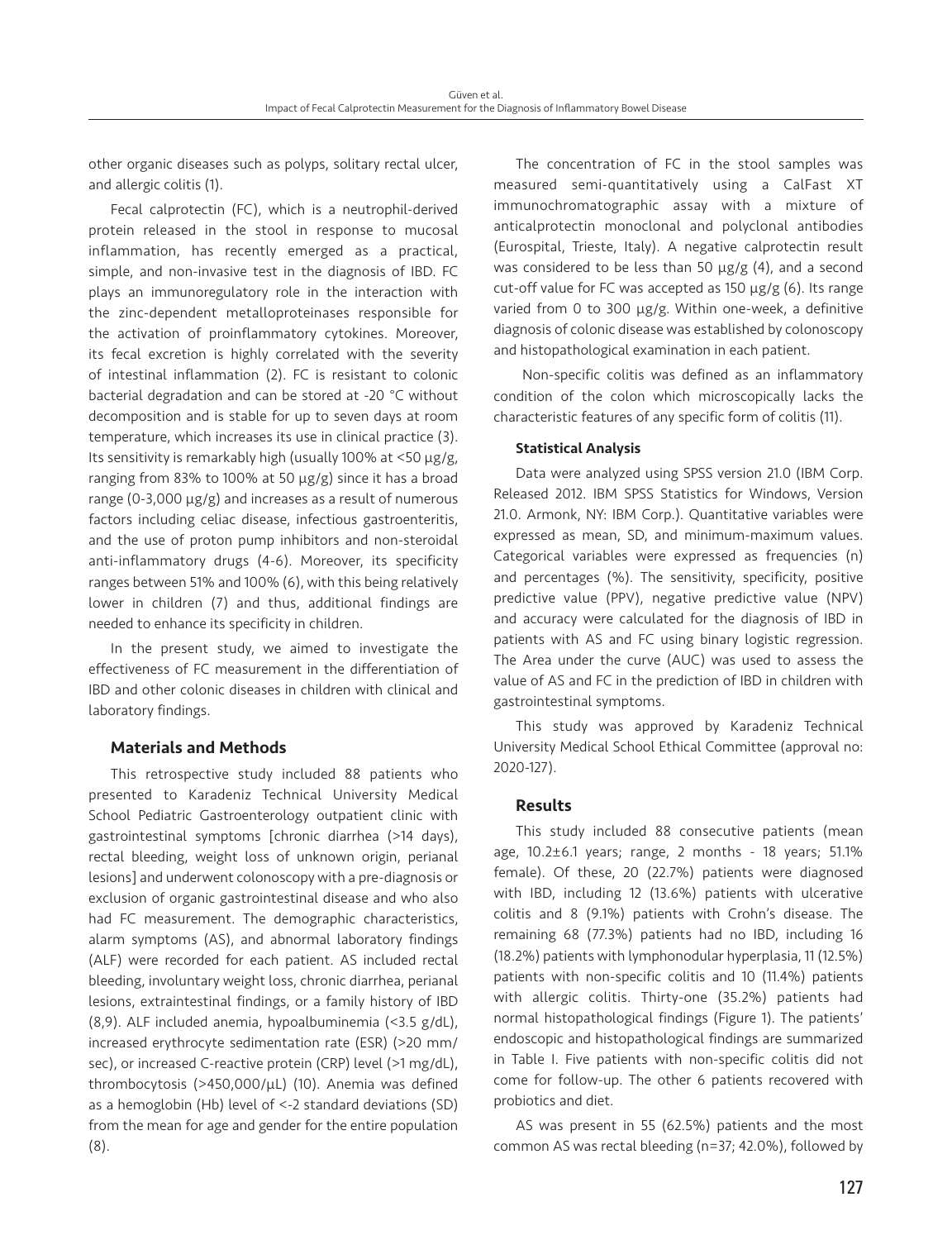involuntary weight loss (n=31; 35.2%), family history of IBD (n=7; 7.79%) and perianal lesions (n=3; 3.4%, anal fissure in 2, skin tag in 1) (Table II). No extraintestinal symptoms were detected in any patient. No significant difference was found between IBD and non-IBD patients with regard to AS except for involuntary weight loss, which was significantly greater in IBD patients compared to non-IBD patients [75.0 vs 23.5%, p<0.001, odds ratio (OR): 9.75, 95%, confidence interval (CI) 3.0 to 31.00] (Table II).

ALF was present in 38 (43.2%) patients and the most common ALF was increased CRP (n=15; 17.0%), followed by increased ESR (n=12; 13.6%), hypoalbuminemia (n=9; 10.2%), and anemia (n=8; 9.1%) (Table II). The prevalence of increased CRP (40.0 vs 10.3%, p=0.002, OR: 5.81, 95% CI 1.77 to 19.06), hypoalbuminemia (25.0 vs 5.9%, p=0.026, OR: 5.33, 95% CI 1.28 to 22.29), FC>50 µg/g (80.0 vs 39.7%, p=0.044, OR: 6.07, 95% CI 1.83 to 23.42) and >150 µg/g (60.0 vs 16.2%, p=0.002, OR: 7.78, 95%, CI 1.83 to 20.14) was significantly higher in the IBD patients compared to the non-IBD patients. The sensitivity, specificity, PPV, NPV, accuracy and AUC of the presence of AS, ALF, and FC>50 µg/g, FC>150 µg/g and their combinations are shown in Table III. AUC for FC>150 µg/g and AS+ FC>150 µg/g were significant in predicting IBD (AUC=0.715, p=0.011, 95% CI: 0.566-0.865 and AUC=0.702, p=0.016, 95% CI: 0.541-0.863, respectively).

FC was revealed to be a significant predictor in the differentiation of IBD and non-IBD diseases at a cut-off value of 207 µg/g (AUC=0.794, p<0.05, 95% CI: 0.658- 0.930), with a sensitivity and specificity of 70.6% and 82.5%, respectively (Figure 2).

#### **Discussion**

The present study aimed to investigate the effectiveness of clinical and laboratory findings in the differentiation of IBD from other gastrointestinal diseases in pediatric patients. As proposed by Waugh et al. (6), two distinct cut-



**Figure 1.** Final diagnosis of patients after colonoscopic examination

off values were determined for FC (50 µg/g and 150 µg/g) (6). FC<50 µg/g is known to rule out IBD (12). Holtman et al. (10) reported that FC had a high sensitivity (0.99; 95% CI, 0.81-1.00) and suggested that negative FC (50  $\mu$ g/g) safely rules out IBD. Another study indicated that clinical follow-up is recommended in those patients with an FC level of 50-150 µg/g and those patients with these levels may develop IBD as well as diseases which do not require endoscopy such as irritable bowel syndrome (6). In such patients, additional findings are needed to make a decision for invasive procedures such as endoscopy.

The present study investigated the predictive role of AS and ALF in the diagnosis of IBD, among which involuntary weight loss was found to be the most significant predictor of IBD among AS cases. Heida et al. (8) reported that rectal bleeding and perianal lesions were accepted as high-risk factors for the diagnosis of IBD, while a family history of IBD, extraintestinal findings, and weight loss were accepted as low-risk factors. However, these low-risk factors were accepted as high-risk factors when combined with FC>50 µg/g. In our study, AS had a specificity of 39.71% and this level increased to 87.5% for AS combined with FC>150 µg/g.

Among the ALFs analyzed, CRP and hypoalbuminemia were found to be more effective than other ALFs in the diagnosis of IBD. Caviglia et al. (13) reported that CRP was significantly higher in IBD patients compared to controls, and FC was revealed to be the only significant factor on multivariate regression analysis. Holtman et al. (4) indicated



Figure 2. Fecal calprotectin for predicting IBD (AUC=0.794, p<0.05, 95% CI: 0.658-0.930) at a cut-off value of 207 µg/g

*ROC: Receiver operating characteristic, IBD: Inflammatory bowel diseases, AUC: Area under the curve, CI: Confidence interval*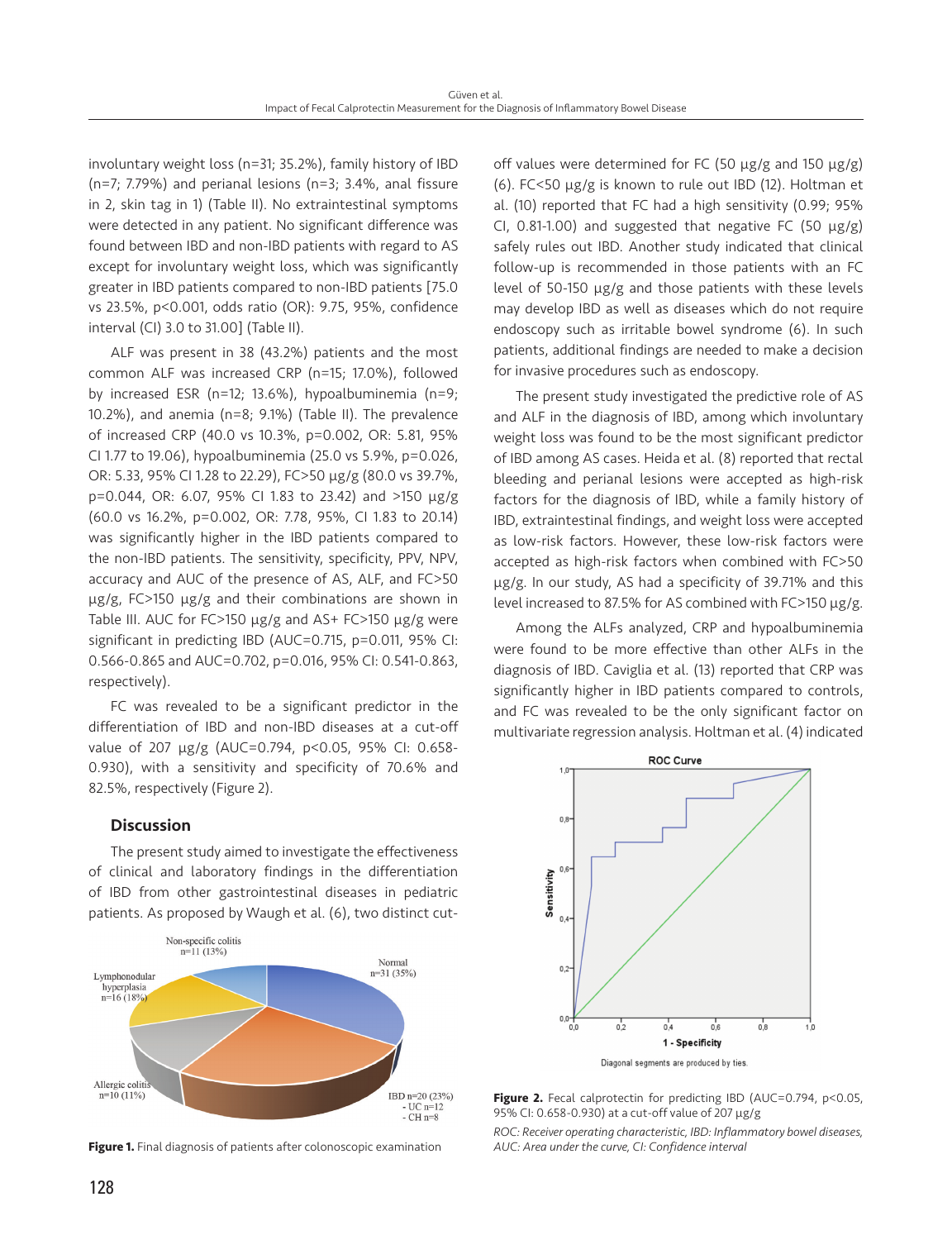that AS in combination with CRP had no remarkable benefit in the diagnosis of IBD, while AS in combination with FC had the highest benefit. In our study, AS had a specificity of 72.06% when combined with ALF and a specificity of 87.5% when combined with FC>50 µg/g. Moreover, the accuracy rates and AUC indicated that ALF had no significant effect in the differentiation of IBD and non-IBD diseases.

In a previous meta-analysis, Degraeuwe et al. (14) found the AUC value for FC 212 µg/g to be 0.94 (95% CI, 0.92-0.95) in the differentiation of IBD and non-IBD diseases. Another meta-analysis conducted in 2017 evaluated a large cohort of 1,120 pediatric patients and revealed that FC improved the AUC more than other laboratory markers (ESR, CRP, platelet count, Hb, albumine). Additionally, the pooled AUC of FC (6 studies) was 0.95 (95% 0.93-0.98) in this meta-analysis (9). In our study, the AUC for FC 207 µg/g was 0.794, which was lower than those of other studies. As proposed by Holtman et al. (9), there are numerous factors playing a role in the differentiation of IBD and non-IBD diseases. FC has a remarkably high AUC value, which could be associated with an overestimation of FC levels. Moreover, the contribution

| Table I. Patients' endoscopic and histopathological findings |                                      |                                 |                              |                            |  |  |
|--------------------------------------------------------------|--------------------------------------|---------------------------------|------------------------------|----------------------------|--|--|
|                                                              |                                      | <b>IBD</b><br>$(n=20)$<br>n (%) | Non-IBD<br>$(n=68)$<br>n (%) | Total<br>$(n=88)$<br>n (%) |  |  |
| <b>Endoscopic findings</b>                                   | Normal                               | 0(0)                            | 22(32.3)                     | 22(25)                     |  |  |
|                                                              | Nodularity (colon)                   | 2(10)                           | 9(13.2)                      | 11(12.5)                   |  |  |
|                                                              | Erosions                             | 4(20)                           | 6(8.8)                       | 10(11.3)                   |  |  |
|                                                              | Ulcers                               | 10(50)                          | 2(2.9)                       | 12(13.6)                   |  |  |
|                                                              | Nodularity (terminal ileum)          | 2(10)                           | 18(26.5)                     | 20(22.7)                   |  |  |
|                                                              | Edema                                | 6(30)                           | 4(5.9)                       | 10(11.3)                   |  |  |
|                                                              | Hyperemia                            | 10(50)                          | 7(10.3)                      | 17(19.3)                   |  |  |
| <b>Histopathological findings</b>                            | Normal                               | $\Omega$                        | 31(45.6)                     | 31(35.2)                   |  |  |
|                                                              | Chronic active colitis               | 4(20)                           | 0(0)                         | 4(4.5)                     |  |  |
|                                                              | Acute active colitis                 | 11(55)                          | 10(14.7)                     | 21(23.9)                   |  |  |
|                                                              | Lymphoid aggregates and plasma cells | 3(15)                           | 10(14.7)                     | 13(14.8)                   |  |  |
|                                                              | Eosinophilia                         | 0(0)                            | 10(14.7)                     | 10(11.3)                   |  |  |
|                                                              | Noduler lymphoid hyperplasia         | 0(0)                            | 4(5.9)                       | 4(4.5)                     |  |  |
|                                                              | Non-specific colitis                 | O(0)                            | 11(16.2)                     | 11(12.5)                   |  |  |
|                                                              | Terminal ileitis                     | 4(20)                           | 0(0)                         | 3(3.4)                     |  |  |

IBD: Inflammatory bowel diseases

| Table II. Demographic and clinical characteristics                                                                                                      |                                                         |                                                     |                                                    |                                           |  |  |  |  |
|---------------------------------------------------------------------------------------------------------------------------------------------------------|---------------------------------------------------------|-----------------------------------------------------|----------------------------------------------------|-------------------------------------------|--|--|--|--|
| <b>Variables</b>                                                                                                                                        | Total<br>88 (100)                                       | $IBD (+)$<br>20 (22.7)                              | $IBD(-)$<br>68 (77.3)                              | p-value                                   |  |  |  |  |
| Demographic characteristics<br>Age, (years) mean $\pm$ SD (range)<br>Gender, female                                                                     | $10.26 \pm 6.15$<br>45(51.1)                            | 10.66±4.99<br>10(50.0)                              | $10.14 \pm 6.47$<br>35(51.2)                       | 0.740<br>0.908                            |  |  |  |  |
| Alarm symptoms                                                                                                                                          | 55(62.5)                                                | 14(70.0)                                            | 41(46.6)                                           | 0.431                                     |  |  |  |  |
| Rectal bleeding<br>Involuntary weight loss<br>Family history for IBD<br>Perianal lesions                                                                | 37 (42.0)<br>31(35.2)<br>7(7.9)<br>3(3.4)               | 11(55.0)<br>15(75.0)<br>4(20.0)<br>2(10.0)          | 26 (38.2)<br>16(23.5)<br>3(4.4)<br>1(1.5)          | 0.182<br>< 0.001<br>0.073<br>0.251        |  |  |  |  |
| <b>Abnormal laboratory findings</b>                                                                                                                     | 38 (43.2)                                               | 11(55.0)                                            | 27(39.7)                                           | 0.225                                     |  |  |  |  |
| CRP(>1 mg/dL)<br>$ESR$ ( $>20$ mm/hour)<br>Hypoalbuminemia (<3.5 g/dL)<br>Anemia (hemoglobin <-2 SD for age and gender)<br>Thrombocytosis (>450,000/µL) | 15 (17.0)<br>12(13.6)<br>9(10.2)<br>8(9.1)<br>14 (15.9) | 8(40.0)<br>5(25.0)<br>5(25.0)<br>4(20.0)<br>3(15.0) | 7(10.3)<br>7(10.3)<br>4(5.9)<br>4(5.9)<br>11(16.2) | 0.002<br>0.216<br>0.026<br>0.075<br>1.000 |  |  |  |  |
| FC positivity                                                                                                                                           |                                                         |                                                     |                                                    |                                           |  |  |  |  |
| $>50 \mu g/g$<br>$>150 \mu g/g$                                                                                                                         | 43 (48.9)<br>23(26.1)                                   | 16(80.0)<br>12(60.0)                                | 27(39.7)<br>11(16.2)                               | 0.044<br>0.002                            |  |  |  |  |
| IBD: Inflammatory bowel diseases, SD: Standard deviation, CRP: C-reactive protein, ESR: Erythrocyte sedimentation rate, FC: Fecal calprotectin          |                                                         |                                                     |                                                    |                                           |  |  |  |  |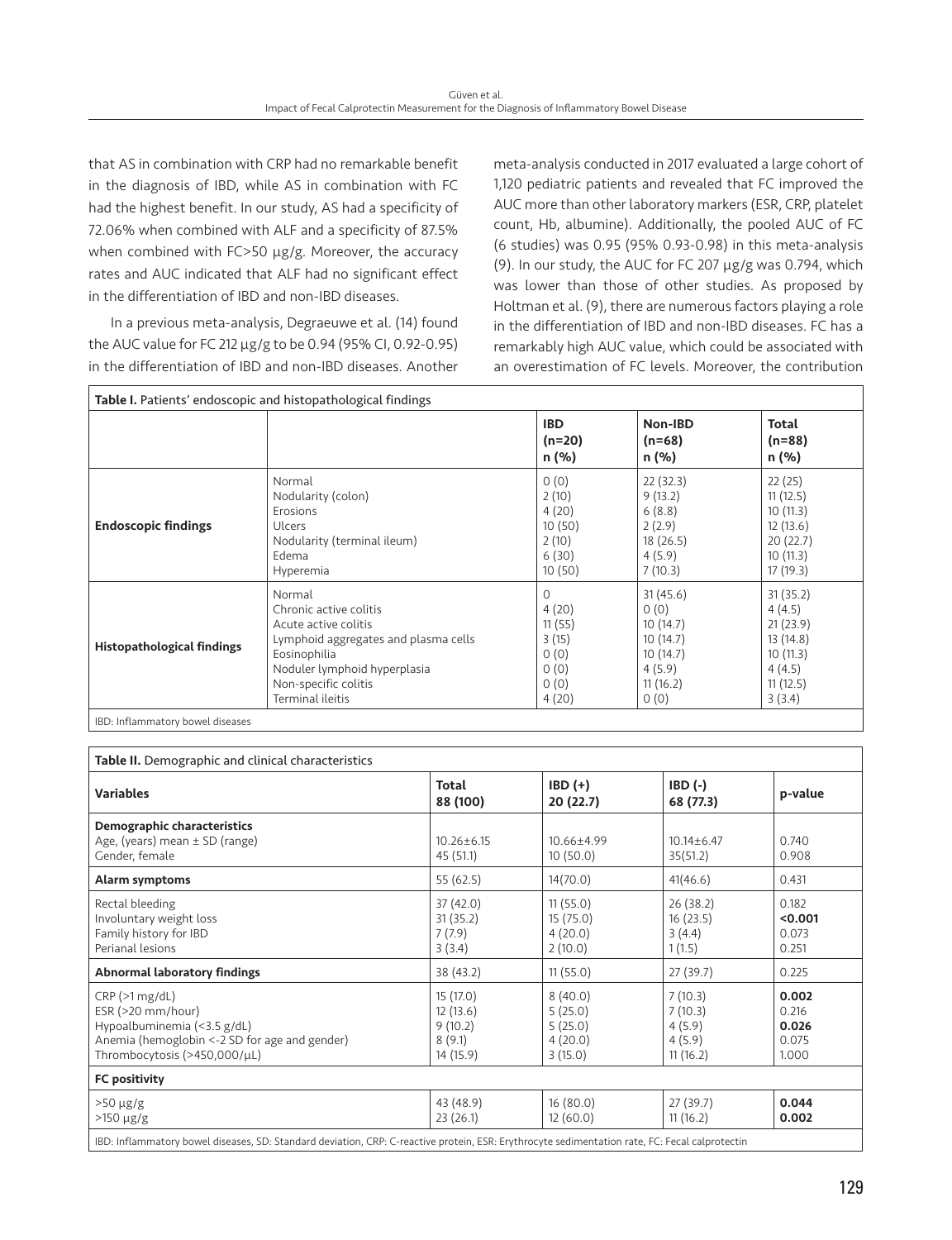Güven et al. Impact of Fecal Calprotectin Measurement for the Diagnosis of Inflammatory Bowel Disease

|                               |                                       | Table III. Impact of fecal calprotectin, alarm symptoms and abnormal laboratory findings on the diagnosis of IBD |            |                   |                 |                                      |         |
|-------------------------------|---------------------------------------|------------------------------------------------------------------------------------------------------------------|------------|-------------------|-----------------|--------------------------------------|---------|
| <b>Parameters</b>             | Sensitivity (%)<br>(Lower - Upper CI) | Specificity (%)<br>(Lower - Upper CI)                                                                            | <b>PPV</b> | <b>NPV</b><br>(%) | <b>Accuracy</b> | <b>AUC (%)</b><br>(Lower - Upper CI) | p-value |
|                               |                                       |                                                                                                                  | (%)        |                   | (%)             |                                      |         |
| AS (n=55)                     | 70 (45.72-88.11)                      | 39.71 (28.03-52.3)                                                                                               | 25.75      | 81.59             | 46.67           | $0.439(0.276 - 0.602)$               | 0.469   |
| ALF (+) (n=38)                | 55 (31.53-76.94)                      | 60.29 (47.7-71.97)                                                                                               | 29.27      | 81.77             | 59.08           | $0.418(0.256 - 0.581)$               | 0.333   |
| AS+ALF (+) (n=25)             | 30 (11.89-54.28)                      | 72.06 (59.85-82.27)                                                                                              | 24.28      | 77.15             | 62.39           | $0.522(0.356 - 0.688)$               | 0.794   |
| $FC > 50 \mu g/g (n=43)$      | 94.12 (71.31-99.85)                   | 32.5 (18.57-49.13)                                                                                               | 37.41      | 92.80             | 50.99           | $0.367(0.219 - 0.515)$               | 0.114   |
| $AS + FC > 50 \mu g/g (n=24)$ | 58.82 (32.92-81.56)                   | 65 (48.32-79.37)                                                                                                 | 41.87      | 78.65             | 63.15           | $0.619(0.458 - 0.781)$               | 0.158   |
| $FC > 150 \mu g/g (n=23)$     | 70.59 (44.04-89.69)                   | 72.50 (56.11-85.4)                                                                                               | 52.38      | 85.19             | 71.93           | $0.715(0.566 - 0.865)$               | 0.011   |
| AS+FC>150 μg/g (n=14)         | 52.94 (27.81-77.02)                   | 87.50 (73.2-95.81)                                                                                               | 64.48      | 81.27             | 77.13           | $0.702(0.541-0.863)$                 | 0.016   |
| $AS+ALF+FC>50 \mu g/g (n=12)$ | 23.53 (6.81-49.9)                     | 80.49 (65.13-91.18)                                                                                              | 33.0       | 72.04             | 63.97           | $0.518(0.351-0.684)$                 | 0.834   |
| AS+ALF+FC>150 μg/g (n=6)      | 23.53 (6.81-49.9)                     | 95.12 (83.47-99.4)                                                                                               | 66.33      | 75.28             | 74.36           | $0.593(0.422 - 0.764)$               | 0.272   |

of ALF to the AUC value is relatively low due to the greater AUC values of AS and FC. On the other hand, the lower number of pediatric patients in the meta-analyses further complicates this evaluation (9), which was a limitation of our study as well.

Given that FC testing is not available in most primary healthcare centers despite being a useful marker of IBD, the present study also aimed to provide a basis which could aid primary care clinicians in the referral of patients with suspicious IBD to pediatric gastroenterology clinics. Accordingly, AS and ALF are more important than FC, although they were found to be inadequate for the prediagnosis of IBD in the present study. In a previous study, 17 (19%) out of 90 patients who had AS and were referred from a primary healthcare center were diagnosed with IBD (10). Similarly, in our patients, IBD was diagnosed in 25.4% of the patients with AS. Unfortunately, there are limited studies on this topic and thus further studies are needed to substantiate our findings.

#### Study Limitations

Our study was limited in several ways. Firstly, the number of IBD patients was significantly less than the number of non-IBD patients. Another limitation was that the age of the patients ranged from 2 months to 18 years. FC cut-off levels have been well established in children older than 4 years of age but FC values vary widely in infants and high FC levels levels may be normal in infancy (15). These limitations may have affected our results. Therefore, future larger scale randomized trials with different age ranges are needed.

# Conclusion

In conclusion, although primary care clinicians often use AS and laboratory parameters in the differentiation of IBD and non-IBD diseases, FC was found to have a relatively higher diagnostic value. Moreover, although there are varying cut-off values of FC reported in the literature, a cut-off value of >150 µg/g was found to be highly effective in the diagnosis of IBD.

#### Ethics

**Ethics Committee Approval:** The study was approved by Karadeniz Technical University Medical School Ethical Committee (approval no: 2020-127).

Informed Consent: Retrospective study.

Peer-review: Externally peer-reviewed.

#### Authorship Contributions

Concept: B.G., M.Ç., Design: K.B., E.S., Supervision: F.İ., Data Collection and/or Processing: B.G., E.S., Analysis or Interpretation: F.İ., Literature Review: B.G., E.S., Writing: B.G., M.Ç.

Conflict of Interest: The author(s) indicated no potential conflicts of interest.

Financial Disclosure: No financial or non-financial benefits have been received or will be received from any party related directly or indirectly to the subject of this article.

#### References

1. Lang T. Interfaces in Pediatric Gastrointestinal Endoscopy: Who Should Do It? Visc Med 2016; 32:7-11.